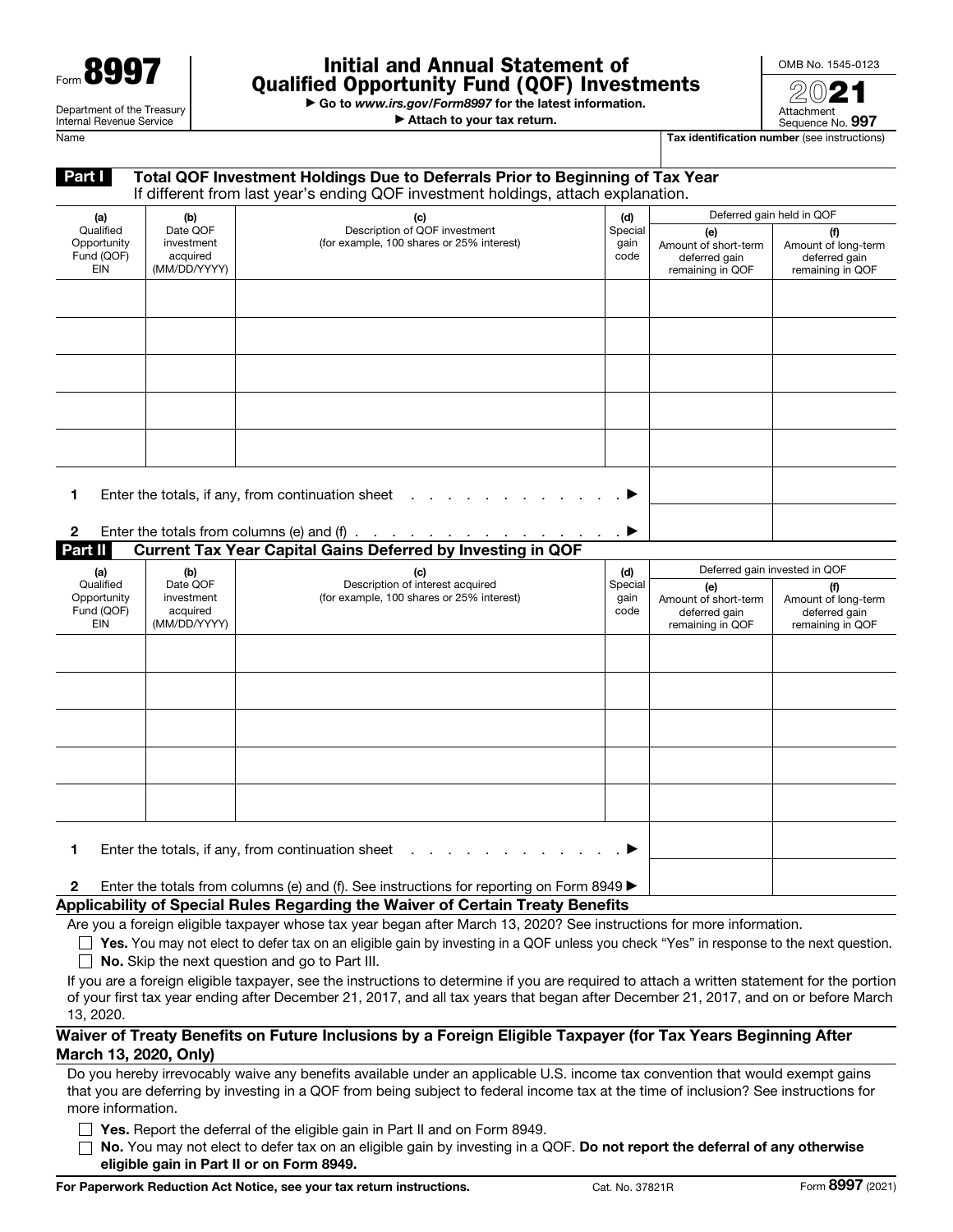| Part III<br>Inclusion Events and Certain Other Transfers During the Current Tax Year |                               |                                                                                                                      |                                |                                                                                              |                                                                                             |
|--------------------------------------------------------------------------------------|-------------------------------|----------------------------------------------------------------------------------------------------------------------|--------------------------------|----------------------------------------------------------------------------------------------|---------------------------------------------------------------------------------------------|
| (a)<br>(b)                                                                           |                               | (c)                                                                                                                  | (d)<br>Special<br>gain<br>code | Deferred gain included<br>due to disposition of QOF interest                                 |                                                                                             |
| Qualified<br>Opportunity<br>Fund (QOF)<br>EIN                                        | Date of event<br>(MM/DD/YYYY) | Description of event<br>(for example, sale of 100 shares, gift of 25% interest,<br>or distribution of \$1,000, etc.) |                                | (e)<br>Amount of previously<br>deferred short-term<br>gain now included in<br>taxable income | (f)<br>Amount of previously<br>deferred long-term<br>gain now included in<br>taxable income |
|                                                                                      |                               |                                                                                                                      |                                |                                                                                              |                                                                                             |
|                                                                                      |                               |                                                                                                                      |                                |                                                                                              |                                                                                             |
|                                                                                      |                               |                                                                                                                      |                                |                                                                                              |                                                                                             |
|                                                                                      |                               |                                                                                                                      |                                |                                                                                              |                                                                                             |
|                                                                                      |                               |                                                                                                                      |                                |                                                                                              |                                                                                             |
| Enter the totals, if any, from continuation sheet                                    |                               |                                                                                                                      |                                |                                                                                              |                                                                                             |
|                                                                                      |                               |                                                                                                                      |                                |                                                                                              |                                                                                             |

2 Enter the totals from columns (e) and (f). See instructions for reporting on Form 8949  $\blacktriangleright$ 

Check this box if you disposed of any investment(s) and didn't receive a Form 1099-B reporting the disposition from the QOF or other third party. See the Instructions for Form 8949 for reporting requirements of any gain or loss.

| <b>Part IV</b>                                       |                                                    | <b>Total QOF Investments Due to Deferrals at Year End (see instructions)</b>                      |                         |                                                                 |                                                                |
|------------------------------------------------------|----------------------------------------------------|---------------------------------------------------------------------------------------------------|-------------------------|-----------------------------------------------------------------|----------------------------------------------------------------|
| (a)                                                  | (b)                                                | (c)                                                                                               | (d)                     | Deferred gain invested in QOF investment                        |                                                                |
| Qualified<br>Opportunity<br>Fund (QOF)<br><b>EIN</b> | Date QOF<br>investment<br>acquired<br>(MM/DD/YYYY) | Description of interest acquired<br>(for example, 100 shares or 25% interest)                     | Special<br>gain<br>code | (e)<br>Amount of short-term<br>deferred gain<br>invested in QOF | (f)<br>Amount of long-term<br>deferred gain<br>invested in QOF |
|                                                      |                                                    |                                                                                                   |                         |                                                                 |                                                                |
|                                                      |                                                    |                                                                                                   |                         |                                                                 |                                                                |
|                                                      |                                                    |                                                                                                   |                         |                                                                 |                                                                |
|                                                      |                                                    |                                                                                                   |                         |                                                                 |                                                                |
|                                                      |                                                    |                                                                                                   |                         |                                                                 |                                                                |
|                                                      |                                                    | Enter the totals, if any, from continuation sheet $\ldots$ , $\ldots$ , $\ldots$ , $\blacksquare$ |                         |                                                                 |                                                                |
| $\mathbf{2}$                                         |                                                    | Enter the totals from columns (e) and (f) $\ldots$ $\ldots$ $\ldots$ $\ldots$ $\ldots$ $\ldots$   |                         |                                                                 |                                                                |

Form 8997 (2021)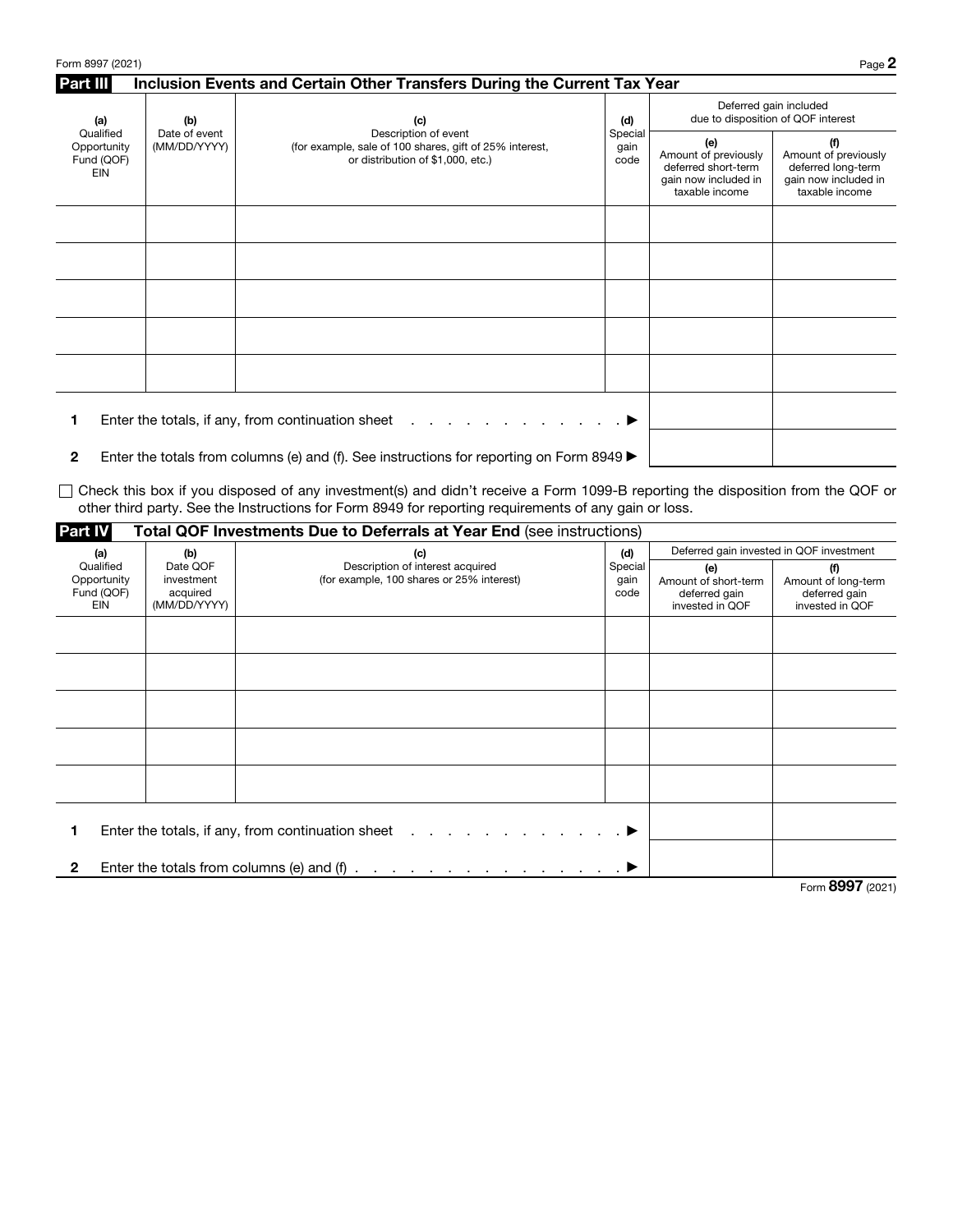Section references are to the Internal Revenue Code unless otherwise noted.

## General Instructions

#### Future Developments

For the latest information about developments related to Form 8997 and its instructions, such as legislation enacted after they were published, go to *www.irs.gov/Form8997*.

#### Purpose of Form

The Tax Cuts and Jobs Act (TCJA), section 13823, added section 1400Z-1 to provide for the designation of certain census tracts as qualified opportunity zones (QOZs) and added section 1400Z-2 to provide certain benefits for investments in these QOZs through investment in qualified opportunity funds (QOFs). Taxpayers that invest in QOZ property through a QOF can defer the recognition of certain gains. See *Definitions,* later.

An investor in a QOF uses Form 8997 to inform the IRS of the QOF investments and deferred gains held at the beginning and end of the current tax year, as well as any capital gains deferred by investing in a QOF and QOF investments disposed of during the current tax year. See *www.irs.gov/ Ozfaqs* for more information and guidance.

## Definitions

Qualified opportunity fund (QOF). A QOF is an investment vehicle organized as a corporation or a partnership for the purpose of investing in QOZ property (other than another QOF) that holds at least 90% of its assets in QOZ property. See the Instructions for Form 8996 for more information.

Qualified opportunity fund (QOF) investment. A QOF investment is an investment of eligible gain into a QOF to defer recognition of the eligible gain. The investment in the QOF must be in the form of an equity interest in the QOF, which may include preferred stock or partnership interests, including those with special allocations. Generally, the investment in the QOF must have occurred within the 180-day period beginning on the date the gain would be recognized for federal income tax purposes if the eligible taxpayer didn't elect to defer recognition of that gain. A QOF investment is also reported on Form 8949.

Special gain code (SGC). An SGC is a code that is entered when the QOF investment originated from an elected deferred gain, where the gain was:

| <b>SGC</b> | <b>Gain Origination</b>                                                        |
|------------|--------------------------------------------------------------------------------|
| А          | Section 1256 gain                                                              |
| в          | Form 4797 (section 1231)                                                       |
| C          | Straddle(s)                                                                    |
| D          | Collectibles                                                                   |
| F          | Exempt by treaty (but for<br>election to defer rather than<br>claim exemption) |
| F          | Deferred gain relating to a non-<br>inclusion transfer                         |

#### Who Must File

An eligible taxpayer holding a QOF investment at any point during the tax year must file Form 8997 with the taxpayer's timely filed federal income tax return (including extensions). An eligible taxpayer is a person that is required to report the recognition of gains during the tax year under federal income tax accounting principles. If you are not otherwise required to file a return, but you are an eligible taxpayer who held a QOF investment at any point during the tax year, attach Form 8997 to an appropriate return, such as Form 1040- NR or Form 1120-F, with your name, address, and identification number.

Instructions for consolidated groups. A consolidated group should include with the group's return a separate Form 8997 for each group member that held a QOF investment during the tax year.

# Specific Instructions

#### Name and Address

Print or type the information in the spaces provided.

Taxpayer identification number. If you are an individual, enter your social security number (SSN) or your individual taxpayer identification number (ITIN). For C corporations, partnerships, S corporations, trusts, estates, and Indian tribes, enter the employer identification number (EIN).

#### Part I

Complete Part I to declare your QOF investments held at the beginning of the current tax year; for individuals, this would generally be January 1, 2021. Complete columns (a) through (d) for each QOF investment. When reporting the amount of the deferred gain, use the appropriate column (either (e) or (f)) depending on whether the remaining deferred capital gain in the fund was a short-term or a long-term capital gain.

Identification requirement for acquisition from another taxpayer in a noninclusion transfer. If you acquired the QOF investment during the tax year or in a prior tax year in a transaction that was, in whole or in part, not an inclusion event under Regulations section 1.1400Z2(b)‐1(c), provide the following information relating to the transferor of the QOF investment. Enter in column (c) the taxpayer name, taxpayer identification number, and the date the QOF investment was transferred to you. Enter in column (d) special gain code "F."

Identification requirement for transfer to another taxpayer in a noninclusion transfer. If you disposed of a QOF investment during the tax year in a transaction that was, in whole or in part, not an inclusion event under Regulations section 1.1400Z2(b)-1(c), provide the following information relating to the transferee of the QOF investment. Enter in column (c) the taxpayer name, taxpayer identification number, and the date the QOF investment was disposed of. Enter in column (d) special gain code "F."

## Part II

Complete Part II to report your capital gains for the current tax year that were deferred by investing in a QOF. Complete columns (a) through (d) for each QOF investment. When reporting the amount of the deferred gain, use the appropriate column (either (e) or (f)) depending on whether the capital gain deferred was a short-term or a long-term capital gain.

Identification requirement for acquisition from another taxpayer in a noninclusion transfer. If you acquired the QOF investment during the tax year in a transaction that was, in whole or in part, not an inclusion event under Regulations section 1.1400Z2(b)‐1(c), provide the following information relating to the transferor of the QOF investment. Enter in column (c) the taxpayer name, taxpayer identification number, and the date the QOF investment was transferred to you. Enter in column (d) special gain code "F."

Identification requirement for transfer to another taxpayer in a noninclusion transfer. If you disposed of a QOF investment during the tax year in a transaction that was, in whole or in part, not an inclusion event under Regulations section 1.1400Z2(b)-1(c), provide the following information relating to the transferee of the QOF investment. Enter in column (c) the taxpayer name, taxpayer identification number, and the date the QOF investment was disposed of. Enter in column (d) special gain code "F."